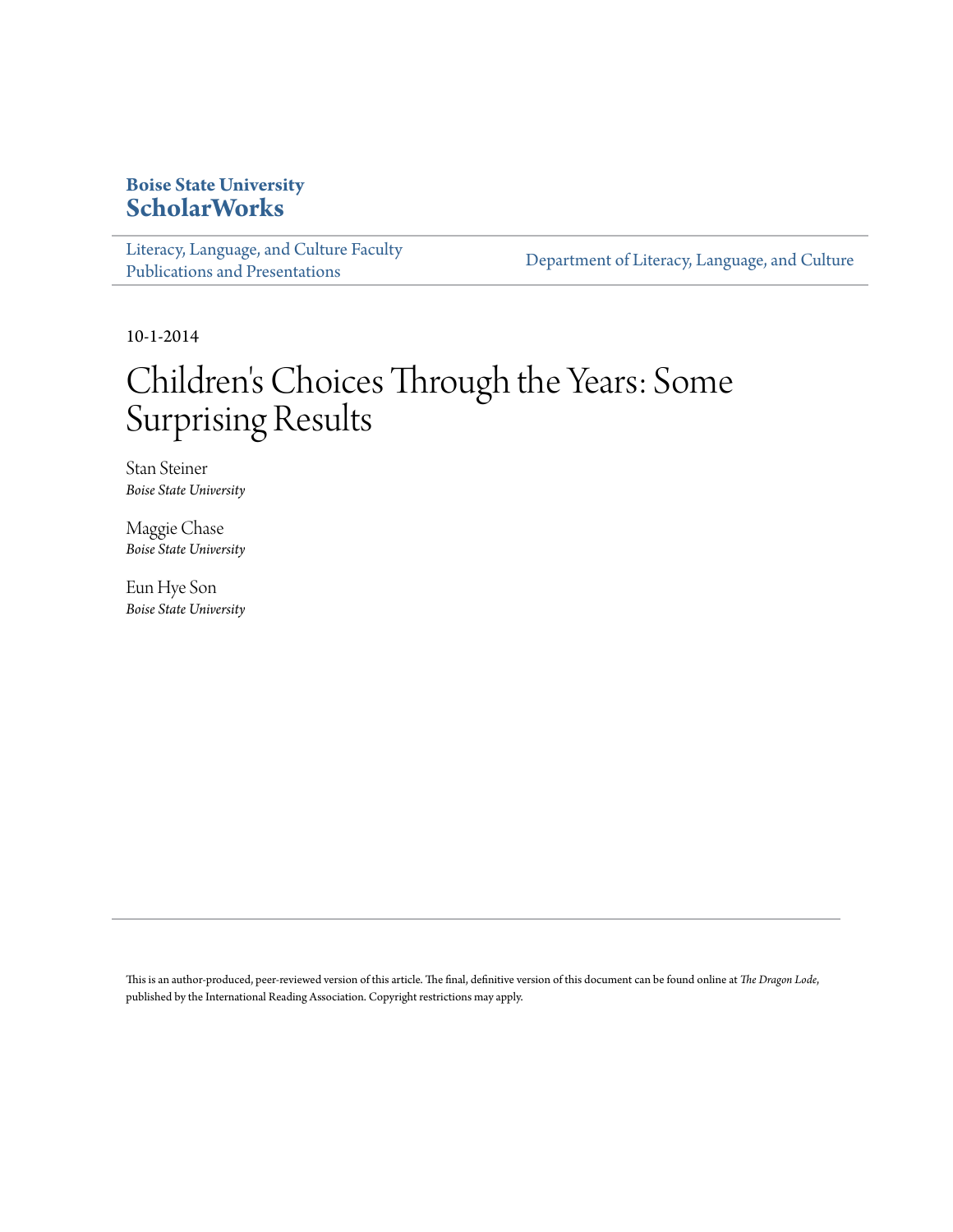# **Children's Choices Through the Years: Some Surprising Results**

**Stan Steiner**

Boise State University

**Maggie Chase** Boise State University

## **Eun Hye Son**

Boise State University

It's difficult to ignore all the recent teacher talk about the importance of helping our students become adept users of nonfiction texts. With this rising interest and attention being focused on nonfiction books, spurred by the adoption of Common Core Standards, we decided to look at the Children's Choices finalists over the last ten years to determine if there was a connection to what *children* liked to read. We were especially curious about how many of the award winning books selected by children were actually nonfiction. Given our findings, we also decided to investigate further by analyzing all the publishers' title submissions over the same ten years to determine the ratio of fiction to nonfiction titles. In this article, we begin by providing readers with an overview of IRA's Children's Choices Project and a review of studies focused on the use of nonfiction books in elementary school instruction and classroom libraries. We then will share with you what we consider to be very interesting and somewhat telling findings based on our investigation.

## **What Is "Children's Choices?"**

In 1974, the International Reading Association (IRA) and the Children's Book Council (CBC) teamed up to begin an annual project called Children's Choices. Each year, five sites from regionally diverse areas of the United States are selected to participate, with approximately 10,000 children in grades K-6 reading and voting on their favorite books. The result is a list of their (approximately) 100 favorite books, all of which are donated by U.S. children's book publishers for the project. The books, when distributed by the publishers, are pre-categorized as Beginning Readers (Gr. K-2), Young Readers (Gr. 3-4), and Advanced Readers (Gr. 5-6) and distributed accordingly. The goals for the project, as stated on IRA's website, are to:

- Provide young readers with an opportunity to voice their opinions about the books written for them.
- Develop an annual annotated reading list of new books that young readers enjoy reading.
- Assist teachers, librarians, booksellers, parents, and others to find books that will encourage young readers to read more.

At each site the main task for teachers is to make the books accessible to the children and to encourage them to vote in one of three ways: really liked, liked, or did not like. Each vote is weighted from 3 to 1, with 3 points awarded to books that were "really liked." Students are asked to cast a ballot on every book they read from the collection. The voting takes place over a five and half month period. Teachers are asked not to single out a book and use it as a readaloud unless a student brings an unsolicited book to them and asks them to read the book to the class. Teachers play a big role in circulating the books among the students and classrooms participating, providing time for students to read the books and ensuring that kids are taking time to cast a ballot. Votes are tallied and collected at each site and ultimately submitted to the Children's Book Council whose staff combines and tabulates the totals across the five sites to determine the books earning the most points. Each year's winning results, which consist of books published in the prior year, are available on the International Reading Association's website at: http://www.reading.org/Resources/Booklists/ChildrensChoices.aspx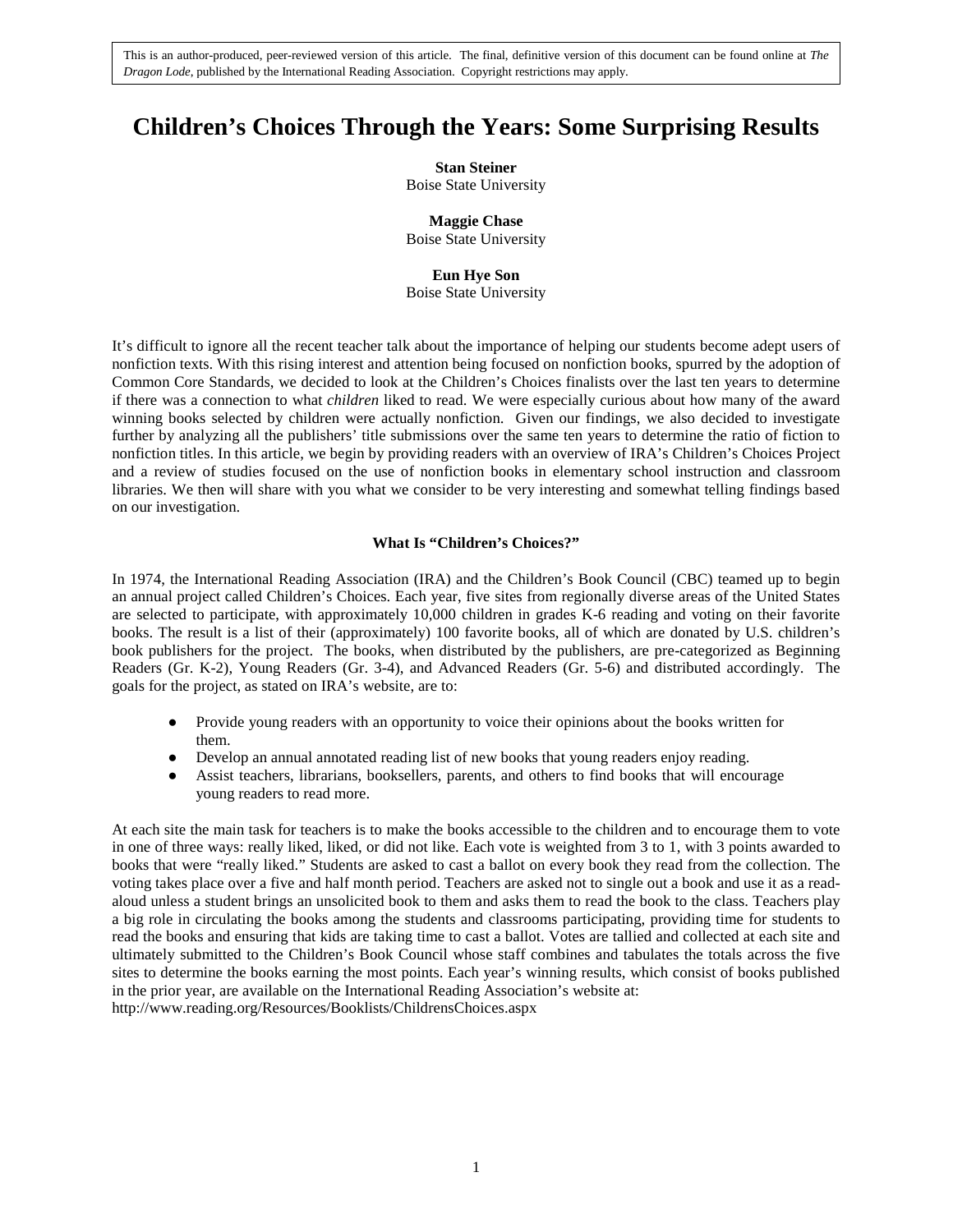Through our experience as site coordinators and teacher participants of the project, the excitement and reading frenzy that takes place for five and one half months is the type of reaction teachers dream of happening in their classrooms. Participating students eagerly await the arrival of the new books, which disappear from the boxes and into their hands as quickly as their teachers can organize a fair selection process. (See the above link for more about the process and application information).

#### **Use & Presence of Nonfiction in the Classroom**

As Common Core State Standards (CCSS; National Governors Association Center for Best Practices [NGA Center] & Council of Chief State School Officers [CCSSO], 2010) come into play in many States there has been a call for more nonfiction in the classrooms. This shift in reading materials has resulted in a closer look at numerous articles and attention being given to the skills needed to read nonfiction texts, as well as their general use in the classroom (e.g., Doiron, 2003; Duke, 2000; Jeong, Gaffney & Choi, 2010; Ness, 2011; Palmer & Stewart, 2003; Young, T.A., Moss, B., & Cornwell, L., 2007). These various studies consistently revealed scant instructional attention being paid to nonfiction texts within the classroom, with Duke's earlier study (2000) raising the alarm that only 3.6 minutes per day, on average, were given to the reading of informational text in the first grade classrooms she investigated. In a study that followed Duke's protocols, but ten years later, Jeong, et al. (2010) found even more discouraging news in that only 1 minute, on average, was spent daily on instructional time with informational books in grade 2, but had risen to 16 minutes in grades 3 and 4. It must be noted, however, that the most common instructional activities with informational text had to do with reading to complete a worksheet and to conduct round-robin reading. The astounding low numbers from Duke's (2000) study prompted additional investigations, especially given the Common Core Standards' emphasis on nonfiction reading. Ness's (2011) more recent investigation of 318 teachers across six states found the average time spent on interaction with nonfiction texts in the K-5 classrooms studied rose to nearly 32 minutes per day and the classroom libraries in this study contained, on average, about 33% informational texts. It must be noted, however, that this was a survey study, consisting of self-reported data; chances are that had the researchers followed up with classroom observations, as Duke did, the numbers might not be so high.

Not only have various studies indicated little time is spent on intentional and purposeful instruction and navigating of nonfiction texts in the classroom, but classroom libraries also reflect a lack of nonfiction titles available to their students (Kletzien, 2004; Ness, 2011). Teachers often purchase or acquire fiction titles for their classroom libraries and perhaps assume the school library will provide nonfiction; however, school library resources tend to be scant in schools serving a low-income population (Neuman & Celano, 2001). A closer look at the school library collection of nonfiction titles is also limited in ratio to the overall school population. Duke (2000) found that the percentage of informational texts found in classroom libraries ranged from 0.06% (in a low SES school) to 25% (in a high SES school). In addition, classroom libraries tend to reflect a lack of nonfiction titles available to their students (Kletzien, 2004). Doiron's (1995) early study of classroom libraries found that over 85% of the books in elementary classrooms were paperback novels teachers had purchased from book clubs and book fairs. Later, Doiron (2003) conducted a 3-year study of school library circulation records and found that over two-thirds of the information books that circulated were checked out by boys, with total circulation records indicating a ratio of 60% fiction to 40% nonfiction checked out by both genders. This study alone indicates children's strong interest in nonfiction material; our look at Children's Choices finalists over the years lends additional confirmation - and a few lingering questions - about children's reading preferences.

#### **Methodology**

For this investigation we looked at all the titles submitted for Children's Choices by the publishers over the past ten years, a total of 5,924 books. As co-investigators, we divvied up the lists and went through them title by title to determine if they were fiction or nonfiction. In addition to standard nonfiction, we included biographies, any alphabet books that were truly informational as opposed to recreational, such as Dereck and Beverly Joubert's *African Animal Alphabet* (2011), and we included how-to books such as *Thanksgiving Day Crafts* (2005) by Arlene Erlbach. In this way, our analysis of the titles paralleled Williams' (2009) framework for classifying the content of texts as narrative nonfiction, expository, and hybrid, all of which are "fact-based texts" (p. 252). On any title for which we were unsure about its designation, we used a variety of methods to establish if it was truly nonfiction. We consulted the "Look Inside" option often available through online book sellers to see if the copyright page was featured in order to determine if there was a suggested call number or subject heading that designated it nonfiction,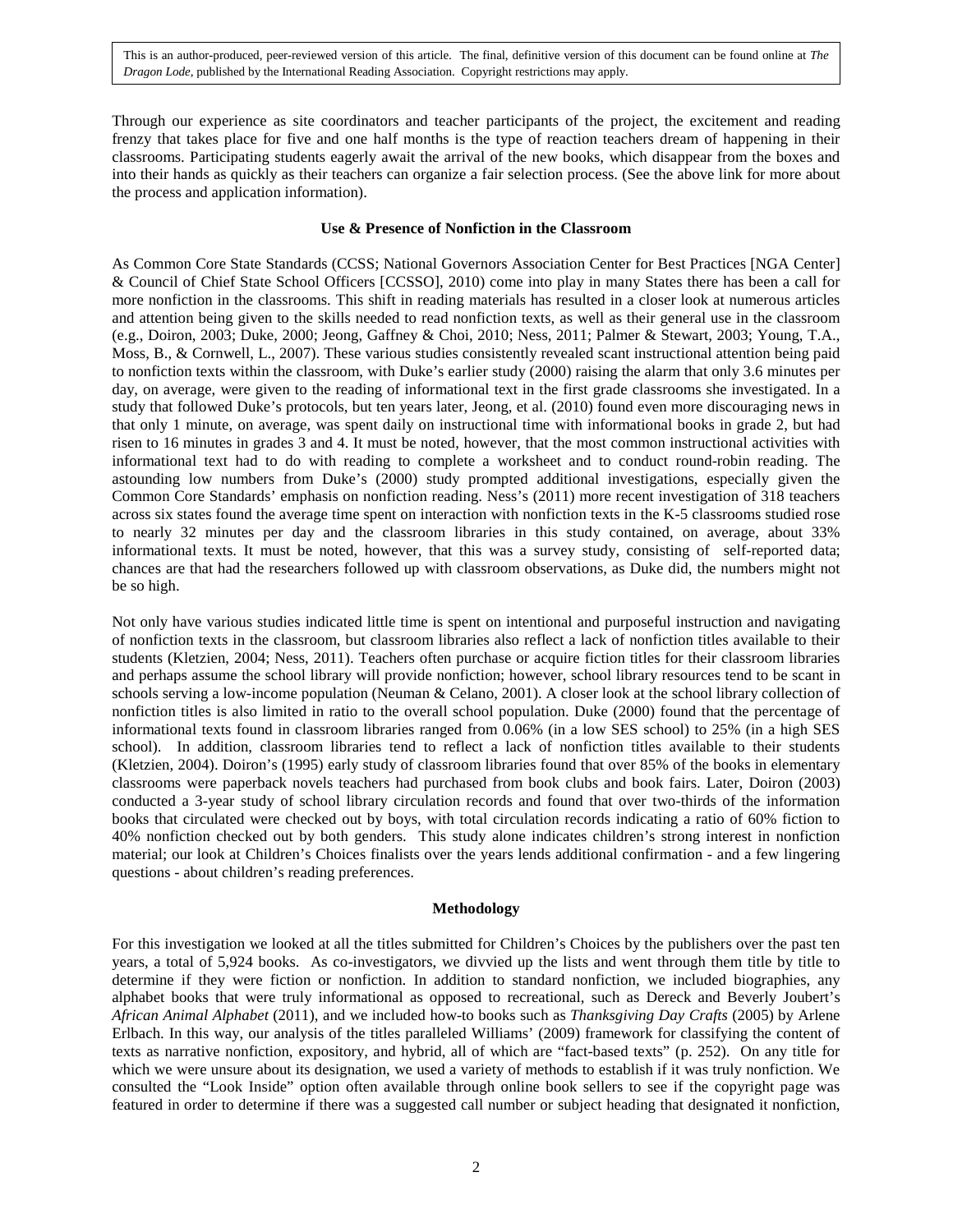such as "Juvenile Literature;" and, when possible, we read portions of the text if it was available digitally. We also consulted professional book reviews for clues as to its designation, and, in extreme cases, we consulted WorldCat to see how regional libraries catalogued a book. Each book list was checked twice by two different members of the team. We used the same criteria throughout as we looked at the Children's Choice winners from 2004 to 2013.

Referencing both collections of titles – the total submitted by the publishers and the actual winners each year - we tabulated the number of fiction vs. nonfiction. We used descriptive statistical methods to arrive at the percentage of nonfiction submissions from the total submissions (Table 1), the percentage of nonfiction winners from the total number of Children's Choice winners (Table 2), and the percentage of nonfiction winners relative to the number of nonfiction submissions (Table 3). The analysis of these two tables are discussed in our findings section. Additionally, we prepared three graphs that show our findings in a variety of ways. Graph 1 compares the total number of nonfiction submissions to the number of nonfiction winners; Graph 2 indicates the percentage of nonfiction submissions by grade categories; and, Graph 3 shows the reader the percentage of winning nonfiction by grade categories. Each table and graph gives the reader a slightly different view of the data, which we will explain in the next section, Findings.

| Year | No. of<br>Submissions | No. of<br>Nonfiction<br>Submissions | Percentage of<br>Nonfiction |
|------|-----------------------|-------------------------------------|-----------------------------|
| 2013 | 589                   | 75                                  | 13%                         |
| 2012 | 677                   | 57                                  | 8%                          |
| 2011 | 706                   | 86                                  | 12%                         |
| 2010 | 552                   | 72                                  | 13%                         |
| 2009 | 591                   | 97                                  | 16%                         |
| 2008 | 514                   | 117                                 | 23%                         |
| 2007 | 639                   | 85                                  | 13%                         |
| 2006 | 534                   | 73                                  | 14%                         |
| 2005 | 471                   | 78                                  | 16%                         |
| 2004 | 651                   | 117                                 | 18%                         |

Table 1: Total Number of Nonfiction Submissions per Year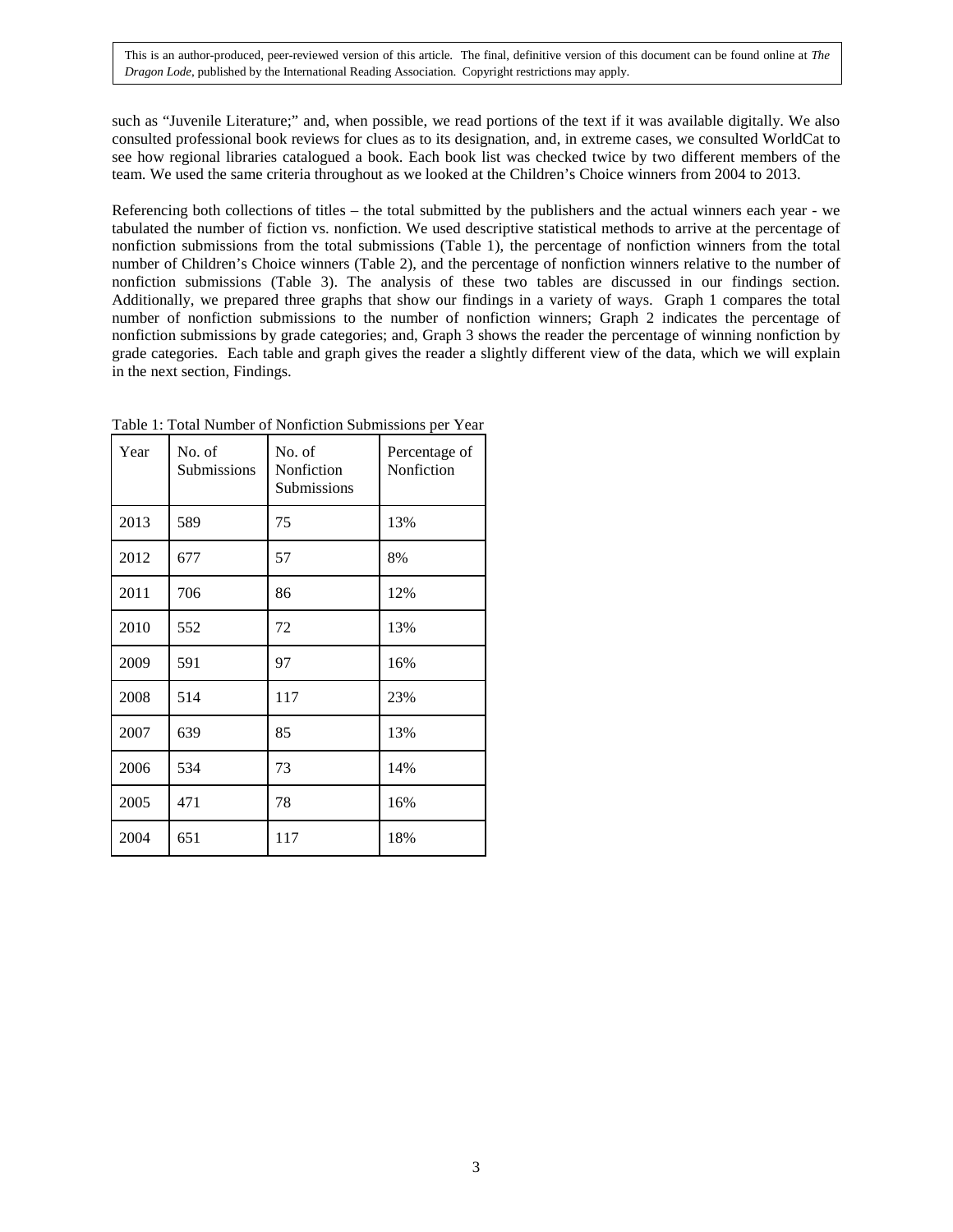| Year | No. of<br>Winners | No. of<br>Nonfiction<br>Winners | Percentage of<br>Nonfiction |
|------|-------------------|---------------------------------|-----------------------------|
| 2013 | 96                | 26                              | 27%                         |
| 2012 | 85                | 20                              | 24%                         |
| 2011 | 85                | 20                              | 24%                         |
| 2010 | 91                | 20                              | 22%                         |
| 2009 | 97                | 24                              | 25%                         |
| 2008 | 92                | 32                              | 35%                         |
| 2007 | 99                | 36                              | 36%                         |
| 2006 | 96                | 10                              | 10%                         |
| 2005 | 103               | 18                              | 17%                         |
| 2004 | 99                | 14                              | 14%                         |

| Table 2: Percentage of Children's Choice Nonfiction Winners |  |  |  |  |
|-------------------------------------------------------------|--|--|--|--|
|-------------------------------------------------------------|--|--|--|--|

#### **Findings**

When we tabulated the nonfiction totals from all the submissions and compared them to the percentage of nonfiction winners, we found some surprising results. Of the 5,924 books submitted by the publishers over the past ten years only 857 books, or 14%, were nonfiction (Table 1). For each of the individual years, the percentages of nonfiction choices were quite low, with 2012 being the year in which students were given the fewest number of nonfiction books (8%) to read and rate. In 2008 students were given the largest percentage of nonfiction titles to read and rate (23%) and that is the same year in which the total number of winning nonfiction titles is highest (35%) (Table 2). Surprisingly, even though 2012 had a low number of nonfiction submissions, the number of winning titles was on par with other years that had a higher percentage of submissions (see Graph 1).

Looking more closely at the number of winning nonfiction books from each year in Graph 1, you can see a steady rise, from 14% in 2004 to a dramatic 36% in 2007, with the exception of 2006. Beginning in 2007, the percentage of nonfiction titles acquiring Children's Choice distinction remains above 20%.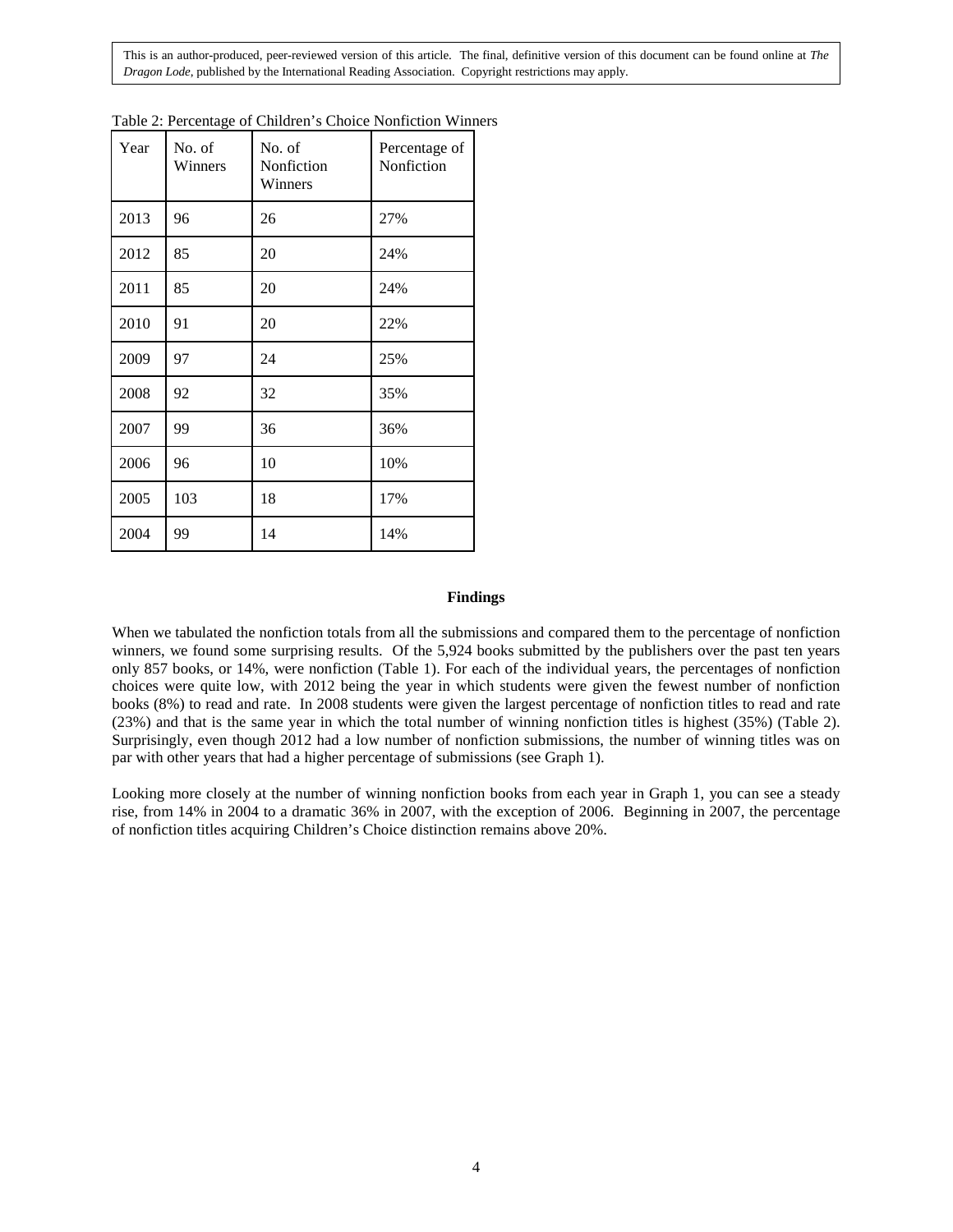

Graph 1: Percentage of Nonfiction Submissions and Winners

Table 3 represents the 857 Children's Choice winners over ten years, showing that 210 of the winning books selected were nonfiction. An overall yearly average of 25% of the winning books selected were nonfiction. From the year 2007 forward, the average number of winners rises to 29%. The last two years showed a significant rise in the percentage of winners to 35%.

| Year | No. of<br>Nonfiction<br><b>Submissions</b> | No. of<br>Nonfiction<br>Winners | Percentage |
|------|--------------------------------------------|---------------------------------|------------|
| 2013 | 75                                         | 26                              | 35%        |
| 2012 | 57                                         | 20                              | 35%        |
| 2011 | 86                                         | 20                              | 23%        |
| 2010 | 72                                         | 20                              | 28%        |
| 2009 | 97                                         | 24                              | 25%        |
| 2008 | 117                                        | 32                              | 27%        |
| 2007 | 85                                         | 26                              | 31%        |
| 2006 | 73                                         | 10                              | 14%        |
| 2005 | 78                                         | 18                              | 23%        |
| 2004 | 117                                        | 14                              | 12%        |

Table 3: Percentage of Nonfiction Submissions That Won: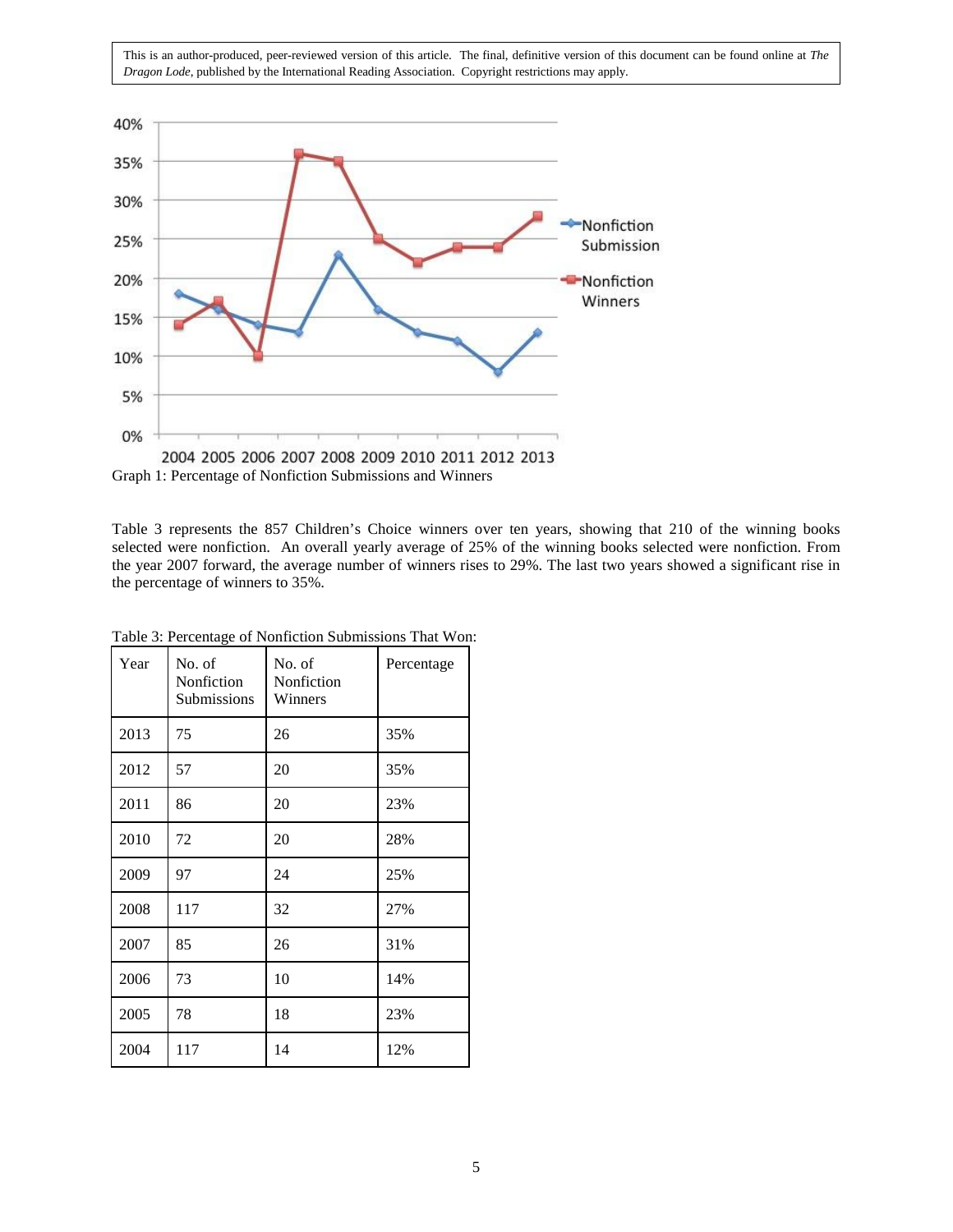Graph 2 represents the percentage of nonfiction submissions for each group of readers, (Grades K-2, 3-4, 5-6). With the exception of the year 2004 more submissions have consistently been available for the Young Readers Group (grades 3-4). In both the Beginning and Advanced groups, publishers submitted far fewer nonfiction titles for those ranges; in 2012 as little as 4% of the total number of books submitted for the Beginning Readers were nonfiction.



Graph 2: Percentage of Nonfiction Submissions by Grade Category

Graph 3 represents the percentage of nonfiction winners. Over the ten year span, the Young Readers group (grades 3-4) showed a clear appreciation for nonfiction, selecting more than 50% nonfiction titles as winners in three of the ten years. The overall average of K-2/Beginning Reader winners is 9% and consistently below 10% with the exception of 2007 and 2008. With the Advanced/5-6 winners, the percentage fluctuated between 10% and 30%.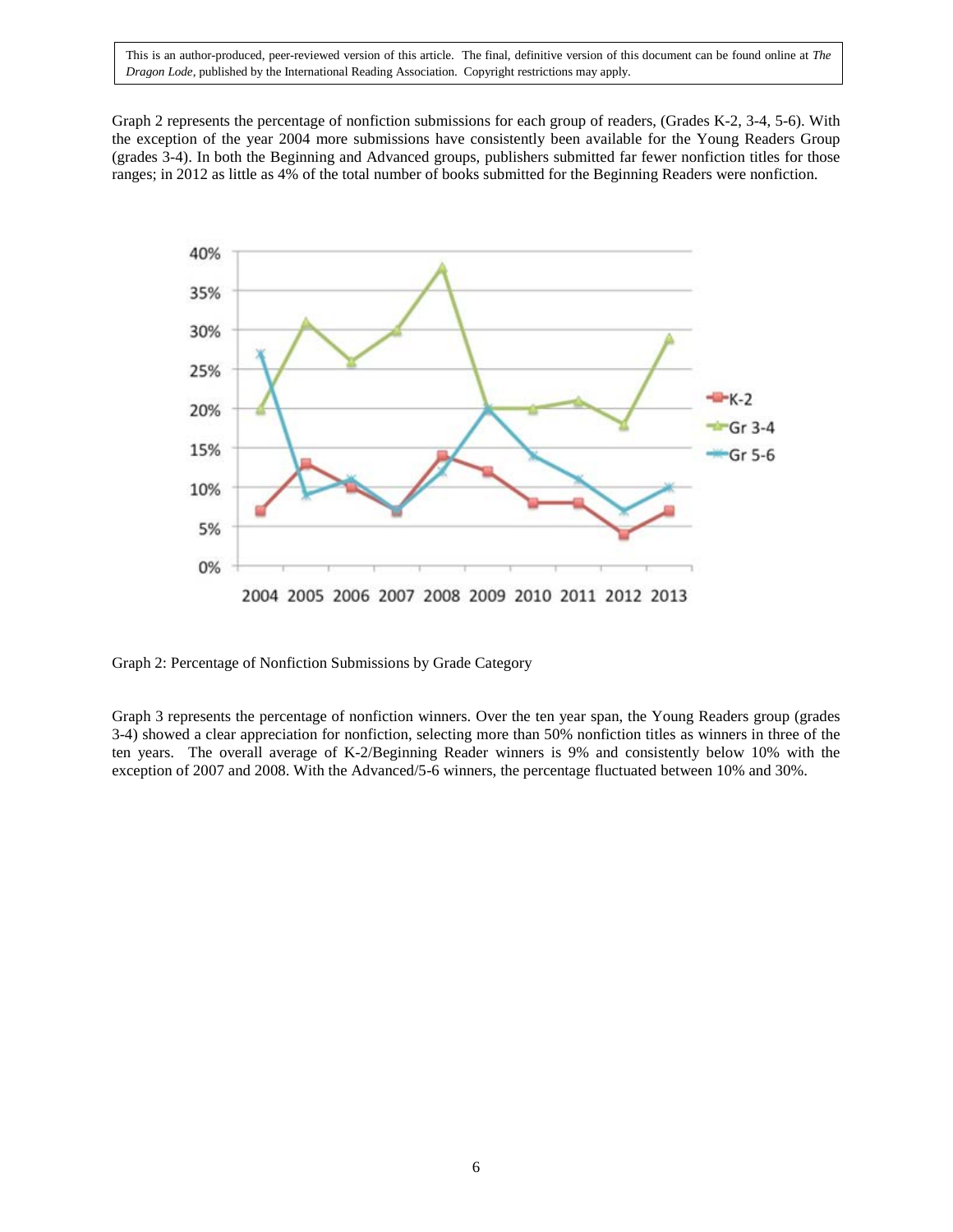

Graph 3: Percentage of Winning Nonfiction by Grade Category

#### **Discussion**

We came to several conclusions, based on the results of our investigation. It appears children, especially those at the "Young Reader" level (Grs. 3-4), have had a steady interest in nonfiction all along. It's curious, though, that publishers have underrepresented nonfiction submissions in the annual Children's Choice book options. Over the ten years, only 243 out of 2,793 titles (9%) submitted for Beginning Readers to evaluate, are nonfiction. We are left to wonder if children would choose more nonfiction winners if there were more titles from which to choose. Clearly, when 80-90% of the books submitted are fiction, the winners will represent that uneven weight as well. We can speculate about the dearth of nonfiction submissions from the publishers, the first of which is perhaps that nonfiction books, at least at the Beginning Reader level, may not be plentiful.

For the young, beginning readers, there is the on-going challenge of providing the right amount of information about and technical terms for a topic without overwhelming children who may not have much background information or experience. Still, studies have shown K-2 children to be quite attracted to and interested in the wealth of topics offered in informational texts (Casswell & Duke, 1998; Palmer & Stewart, 2003; Read, 2005; Young & Moss, 2006), and even if the text or concept load of a text is too difficult, children will still be attracted to a nonfiction text if there is an abundance of attractive visual elements, such as photographs, and the topic is of interest to the individual child (Palmer and Stewart, 2003). Duke's et al. (2013) most recent study that investigated how well young children from Pre-K through 3rd grade perceive eight specific features of graphical text, such as whether or not a graphic fits appropriately with the text (Relevance), and if the graphic shows more information than the text (Extension), indicates to educators and researchers just how much we take for granted about children's perceptions and understandings of visual material offered in nonfiction texts. So, even though children may be attracted to the visual information provided in informational books, they may not understand its significance. Balancing all these factors is the challenge for writers of informational texts for young readers. These are not so much the issues with the Advanced Readers category, so we are puzzled by why nonfiction submissions are so underrepresented at this level as well.

For decades, we have often referred to a child's early school years as the time when they "Learn to read," while in later years they, "Read to learn." Children's interest in nonfiction materials indicate they can and do read to learn from an early age, especially if the material is on a topic about which they take an interest, but children do not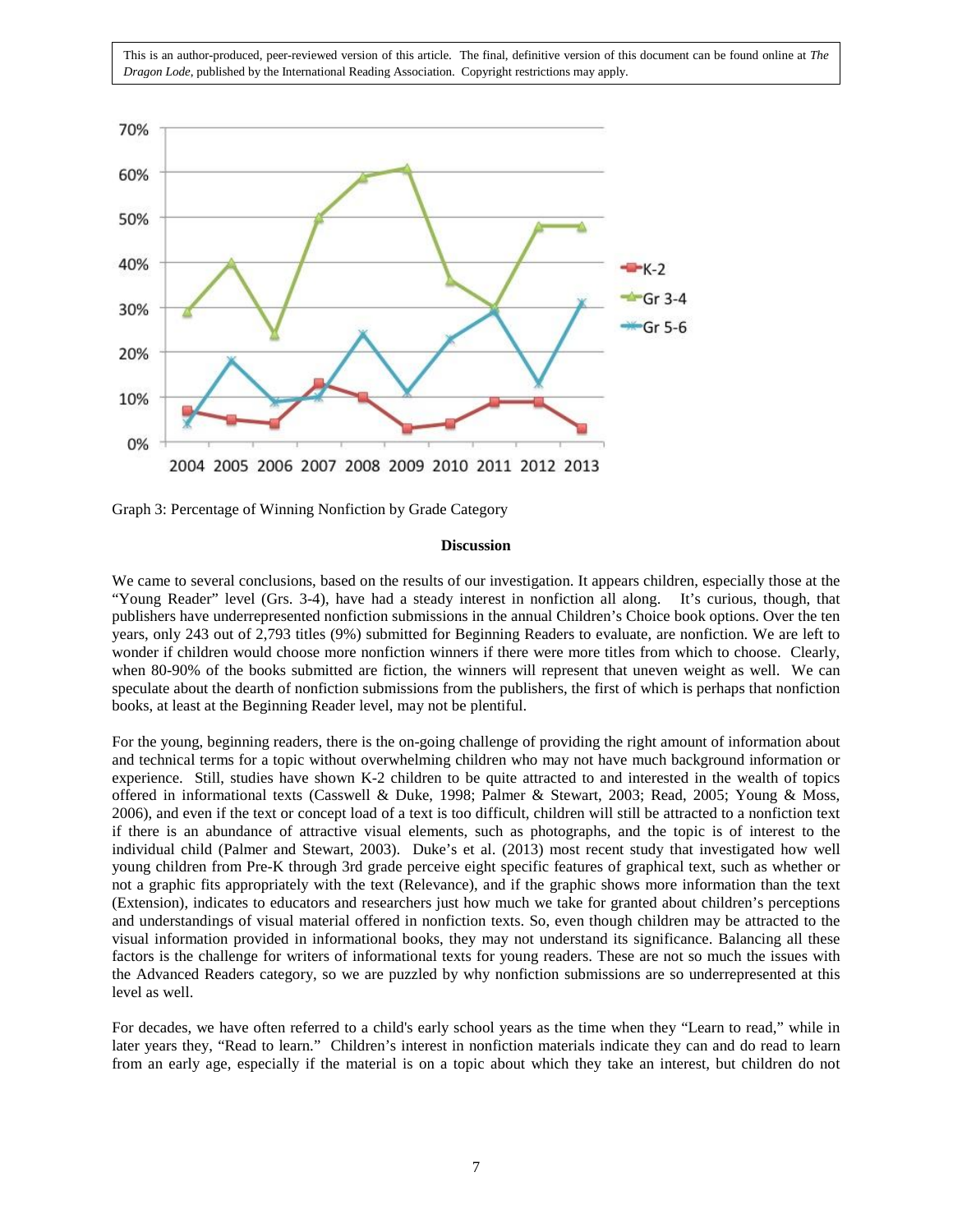automatically notice or understand the relevance or purpose of nonfiction text features. We teachers need to focus more instruction on the text features - and their purposes - found in most nonfiction and informational texts. Just three sample informational text skills articulated in the Core Standards for 2nd grade demonstrate this need:

- Know and use various text features (e.g. captions, bold print, subheadings, glossaries, indexes, electronic menus, icons) to locate key facts or information in a text efficiently.
- Explain how specific images (e.g., a diagram showing how a machine works) contribute to and clarify a text.
- Describe how reasons support specific points the author makes in a text (2010, p. 13).

These three skills alone indicate the importance being placed on the specific skills associated with comprehending and using nonfiction texts throughout the grades, since basic concepts related to reading and understanding informational text begin in kindergarten and continue on through the grades with ever greater complexity. Even if you live and teach in a state that has not adopted Common Core Standards, the imperative to help children become competent users of nonfiction materials remains. We urge all teachers to have a steady supply of nonfiction books and encourage them to consider using nonfiction books to teach reading.

Based on our 60+ collective years of teaching reading we have noticed that the profession often measures reading success in the primary grades by the individual student's ability to read picture books and then transition into beginning chapter books such as the *Magic Treehouse Series*. As we move up in grade level the profession often measures reading success by students' ability to read and comprehend more complex narrative chapter books. We have overlooked nonfiction books in this narrow view of reading success. Teachers may not realize that many children, if given a choice, will gravitate toward nonfiction books. Nonfiction also does not fit neatly into all the activities associated with book reports, booktalks or read alouds. It seems clear to us that we teachers underestimate the power of nonfiction in the reading process.

Further research could look more closely at the impact of Common Core on the increased awareness of nonfiction. What characteristics of nonfiction books do children find the most appealing? More studies on teacher use of nonfiction are needed as well as a closer look at the impacts on reading development that using nonfiction as the primary text might yield. Site-based studies that investigate children's interactions with each other regarding the Children's Choice submissions could yield valuable insights into the features and qualities children find most alluring about the books they favor; conversely, such studies could also reveal what children find off-putting, difficult, or unappealing.

### **Conclusion**

Clearly children have demonstrated an interest in reading and interacting with nonfiction and informational texts. Though publishers are taking heed of the demands for nonfiction to meet the emphasis the Common Core State Standards are placing on informational text (Rosen, 2013), it remains to be seen if they will also ramp up the number of nonfiction submissions for children to judge via the Children's Choices selection process. We hope publishers do and we especially hope teachers and librarians will continue to promote nonfiction in their schools and libraries. And, we especially hope that teachers will increase their inclusion of and attention to nonfiction texts in the daily school lives of their students. For lists of outstanding nonfiction books for children, see Children's Nonfiction Book Awards, below.

**\*Children's Nonfiction Book Awards** (as derived from each organizations' websites):

\*See each web link for each award's lists of annual winners

**Boston Globe–Horn Book Awards:** Honors outstanding children's and young adult literature in three categories: Picture Book, Fiction and Poetry, and nonfiction. Two Honor Books may be named in each category. On occasion, a book will receive a special citation for its high quality and overall creative excellence. The winning titles must be published in the United States but they may be written or illustrated by citizens of any country. The awards are chosen by an independent panel of three judges who are annually appointed by the Editor of the *Horn Book*. http://archive.hbook.com/bghb/past/past.asp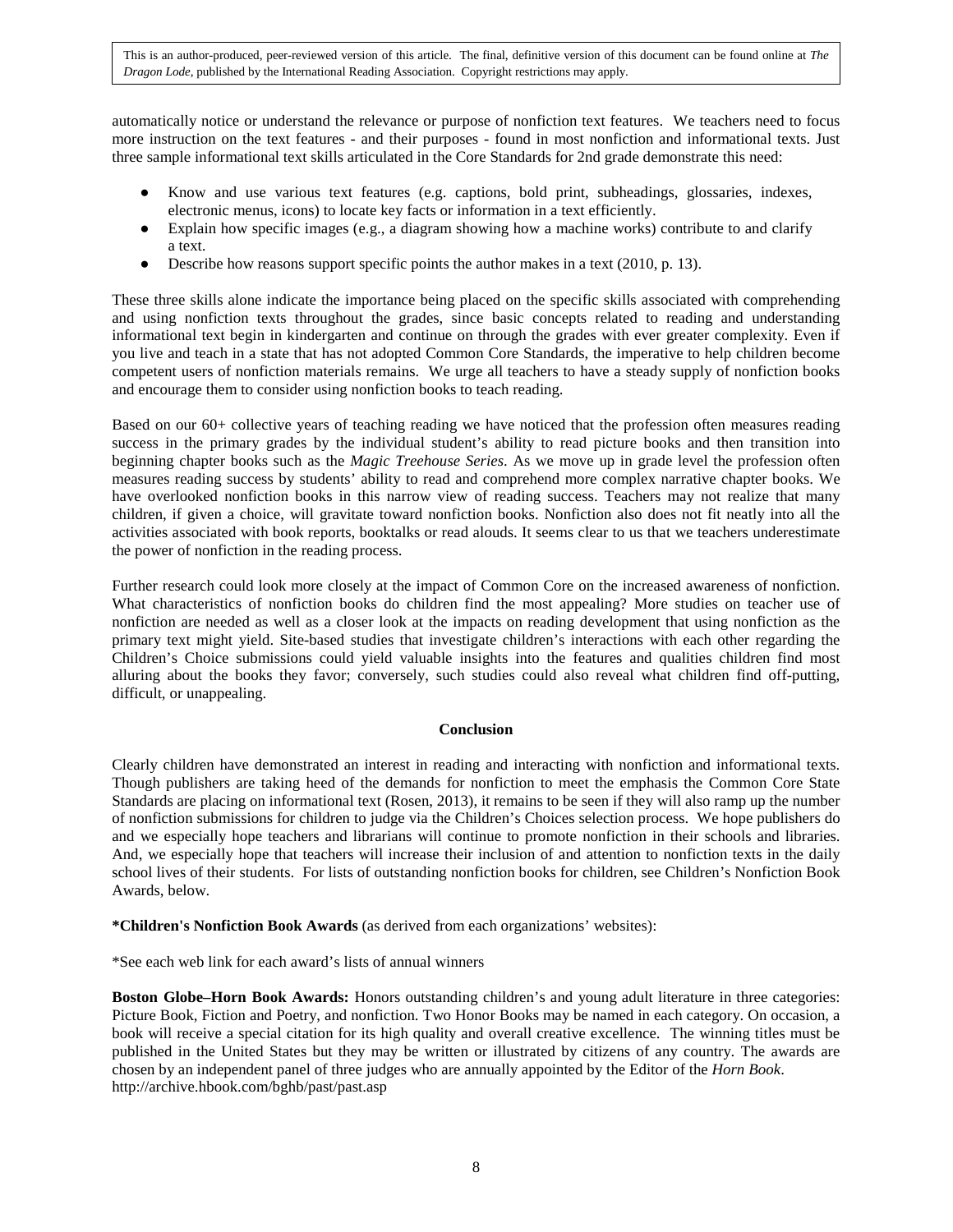**Children's Book Guild nonfiction Award:** Honors an author or author-illustrator whose total work has contributed significantly to the quality of nonfiction for children. nonfiction is written or illustrated work which arranges and interprets documentable facts intended to illuminate, without imaginative invention, the following fields of knowledge: science, technology, social science, history, biography, and the arts. http://www.childrensbookguild.org/

**Orbis Pictus Award:** Promotes and recognizes excellence in the writing of nonfiction for children. The name Orbis Pictus, commemorates the work of Johannes Amos Comenius, Orbis Pictus—The World in Pictures (1657), considered to be the first book actually planned for children. The annual award is sponsored by NCTE and includes up to 5 Honor books, as well as an additional list of highly recommended nonfiction books published in the last year.

http://www.ncte.org/awards/orbispictus

**Robert F. Sibert Informational Book Medal:** Awarded annually to the author(s) and illustrator(s) of the most distinguished informational book published in the United States in English during the preceding year. The award is named in honor of Robert F. Sibert, the long-time President of Bound to Stay Bound Books, Inc. of Jacksonville, Illinois. Association for Library Services to Children (ALSC) administers the award. http://www.ala.org/alsc/awardsgrants/bookmedia/sibertmedal

**AAAS/Subaru SB&F Prizes for Excellence in Science Books:** Celebrates outstanding science writing and illustration for children and young adults. The prizes are meant to encourage the writing and publishing of highquality science books for all age groups. AAAS believes that, through good science books, this generation, and the next, will have a better understanding and appreciation of science.

http://www.sbfonline.com/Subaru/Pages/PrizesHome.aspx

#### **References**

- Bradley, L. G. &; Donovan, C. A. (2011). Information book read-alouds as models for second-grade authors. *The Reading Teacher 64*(4), 246-260.
- Caswell, L. & Duke, N. (1998). Non-narrative as a catalyst for literacy development. *Language Arts, 75*(2), 108- 117.
- Doiron*,* R*.* (1995). *The relationship between elementary classroom collections and the school library resource centre program.* Unpublished doctoral dissertation, University of British Columbia, Vancouver, BC.
- Doiron, R. (2003). Boy books, girl books. *Teacher Librarian*, *30*(3), 14-17.
- Dreher, M. J. (2003). Motivating struggling readers by tapping the potential of information books. *Reading & Writing Quarterly: Overcoming Learning Difficulties*, *19*(1), 25-38.
- Duke, N., Norman, R., Roberts, K., Martin, N., Knight, J., Morsink, P., Calkins, S. (2013). Beyond concepts of print: Development of concepts of graphics in text, Prek to Grade 3. *Research in the Teaching of English, 48*(2), 175-203.
- Duke, N. (2000). 3.6 minutes per day: The scarcity of informational texts in first grade. *Reading Research Quarterly, 35*(2), 202-224
- Gill, S. R. (2009). What teachers need to know about the "new" nonfiction. *The Reading Teacher, 63*(4), 260-267.
- Jeong, J., Gaffney, J.S. & Choi, J.O. (2010). Availability and use of informational texts in second-, third-, and fourth-grade classrooms. *Research in the Teaching of English, 44*(4), 435-456.
- Kletzien, S.B., & Dreher, M.J. (2004). *Informational text in K-3 classrooms: Helping children read and write.* Newark, DE: International Reading Association
- Livingston, N., Kurkjian, C., Young, T. & Pringle, L. (2004). nonfiction as literature: An untapped goldmine. *The Reading Teacher*, *57*(6), 582-584.
- Moss, B. (2005). Making a case and a place for effective content area literacy instruction in the elementary grades. *The Reading Teacher*, *5*(1), *4*6-55.
- National Governors Association Center for Best Practices & Council of Chief State School Officers. (2010). *Common Core State Standards for English language arts and literacy in history/social studies, science, and technical subjects.* Washington, DC: Authors.
- Ness, M. (2011). Teachers' use of and attitudes toward Informational text in k–5 classrooms. *Reading Psychology, 32*(1), 28-53.